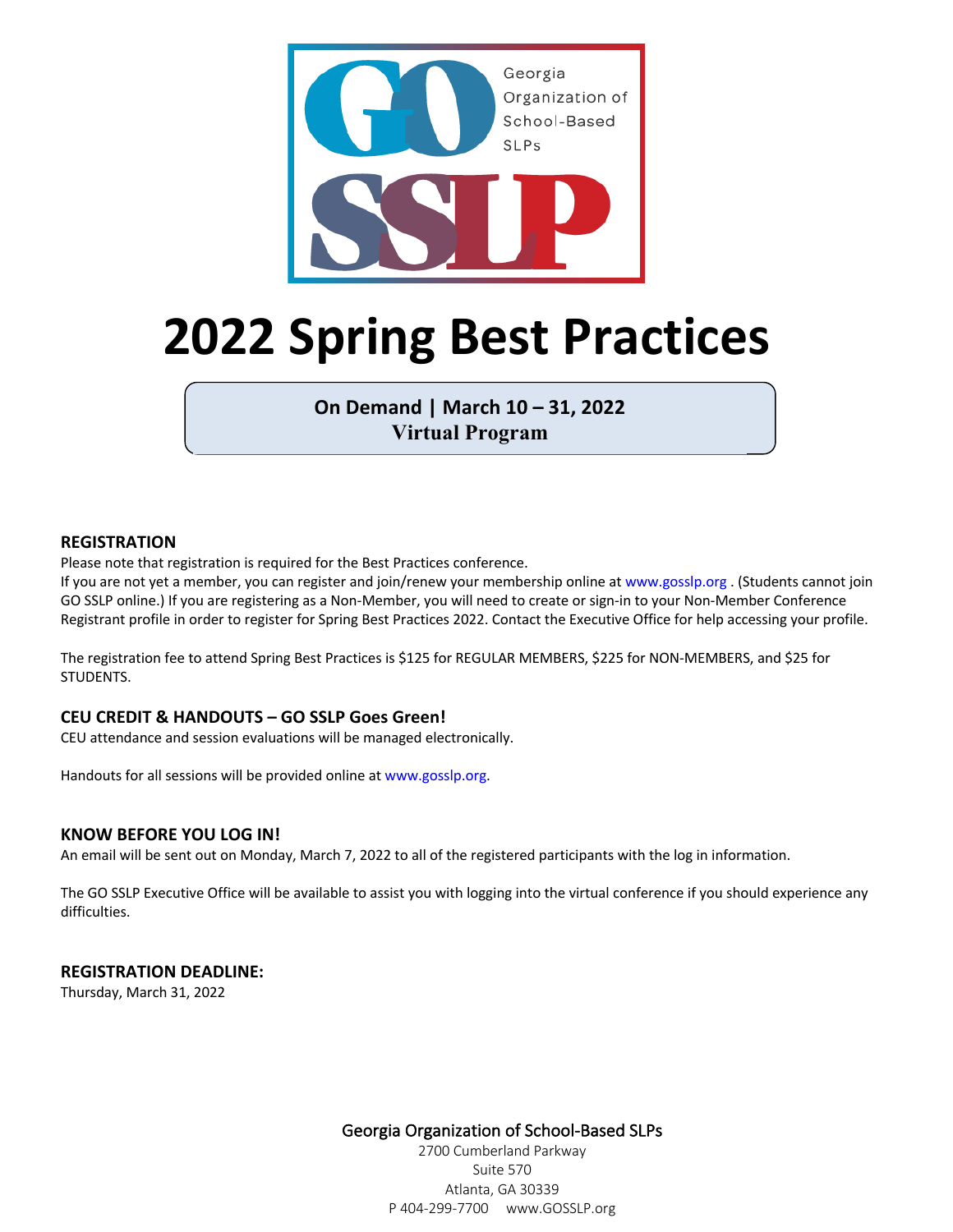# **SCHEDULE**

| <b>Course Information</b>                                                                                                    | <b>Speakers &amp; Bios</b>                                                                                                      |
|------------------------------------------------------------------------------------------------------------------------------|---------------------------------------------------------------------------------------------------------------------------------|
| <b>Using Collaborative Academic Conversations to</b>                                                                         | Claudia Dunaway, MA, CCC-SLP, BCS-FD                                                                                            |
| <b>Improve Language and Literacy</b>                                                                                         | Speech Language Pathologist<br>Claudia Dunaway Consulting                                                                       |
|                                                                                                                              |                                                                                                                                 |
| <b>Duration: 2 hours</b>                                                                                                     | Claudia Dunaway specializes in language-literacy approaches to                                                                  |
| <b>Course Description:</b>                                                                                                   | critical thinking and academic language development. Her                                                                        |
| This presentation describes a comprehensive approach to the                                                                  | professional experience spans 45 years and includes lead<br>speech-language pathologist for San Diego Unified School            |
| development of collaborative academic conversations in                                                                       | District, lecturer and clinical supervisor for San Diego State                                                                  |
| students with language delays and impairments. These<br>students, grades $K - 12$ , require systematic, explicit instruction | University, and founder of Claudia Dunaway Consulting.                                                                          |
| to acquire thinking and language skills required to proficiently                                                             | Significant awards are ASHFoundation Van Hattum and College<br>of Health and Human Services Distinguished Alumnus, SDSU.        |
| engage in collaborative academic conversation. Speech-                                                                       | Claudia is a nationally recognized speaker and author,                                                                          |
| language pathologists are uniquely equipped to prepare<br>students for gainful participation and to collaborate with         | consulting with school districts, universities, associations and                                                                |
| classroom teachers. Support materials include videos, lesson                                                                 | agencies on the development of collaborative academic<br>conversations.                                                         |
| plans, goals, graphic organizers and manuals.                                                                                |                                                                                                                                 |
| <b>Course Objectives:</b>                                                                                                    | Speaker Disclosure:                                                                                                             |
|                                                                                                                              | Financial Disclosure: No, Claudia Dunaway receives no<br>honoraria for participation at Conference.                             |
| Objective 1: Explain how collaborative conversations improve                                                                 | Non-Financial Disclosure: No relevant non-financial relations                                                                   |
| academic achievement.                                                                                                        | exist.                                                                                                                          |
| Objective 2: Describe the relationship between collaborative<br>conversations, academic language, and critical thinking.     | Carlee Lewis, MS, CCC-SLP                                                                                                       |
| Objective 3: Identify approaches and instructional strategies                                                                | Speech Language Pathologist                                                                                                     |
| that promote the growth of collaborative academic                                                                            | San Diego Unified School District                                                                                               |
| conversations in the classroom.<br>Objective 4: Identify efficient ways to evaluate competencies                             | Founding member of the San Diego Unified School District                                                                        |
| and monitor progress.                                                                                                        | Language Literacy Support Team and Senior SLP, Carlee Lewis is                                                                  |
|                                                                                                                              | dedicated to providing professional development in language                                                                     |
|                                                                                                                              | and literacy assessment and intervention. She has presented<br>workshops for school districts and universities in California,   |
|                                                                                                                              | Utah, and New York, specializing in developing collaborative                                                                    |
|                                                                                                                              | academic conversations. Her work is featured in Sylvan (2020)                                                                   |
|                                                                                                                              | Multiple Tiers of Student Support: Implementation Tools for<br>Speech-Language Pathologists. and in Dunaway, C., & Lewis, C.    |
|                                                                                                                              | (2020). Using a collaborative academic conversation approach                                                                    |
|                                                                                                                              | to improve language and literacy. ASHA Wire.                                                                                    |
|                                                                                                                              | https://pubs.asha.org/doi/10.1044/2021 PERSP-21-00068                                                                           |
|                                                                                                                              | Speaker Disclosure:                                                                                                             |
|                                                                                                                              | Financial Disclosure: No, Carlee Lewis receives no honoraria for                                                                |
|                                                                                                                              | participation at Conference.<br>Non-Financial Disclosure: No relevant non-financial relations                                   |
|                                                                                                                              | exist.                                                                                                                          |
|                                                                                                                              | Sarah Darr, MA, SLP-CCC                                                                                                         |
|                                                                                                                              | Speech Language Pathologist                                                                                                     |
|                                                                                                                              | San Diego Unified School District                                                                                               |
|                                                                                                                              | Sarah Darr has been a school-based speech-language                                                                              |
|                                                                                                                              | pathologist for fourteen years, including two years as lead SLP<br>for the San Francisco Unified School District. She currently |
|                                                                                                                              | works for the San Diego Unified School District, where she                                                                      |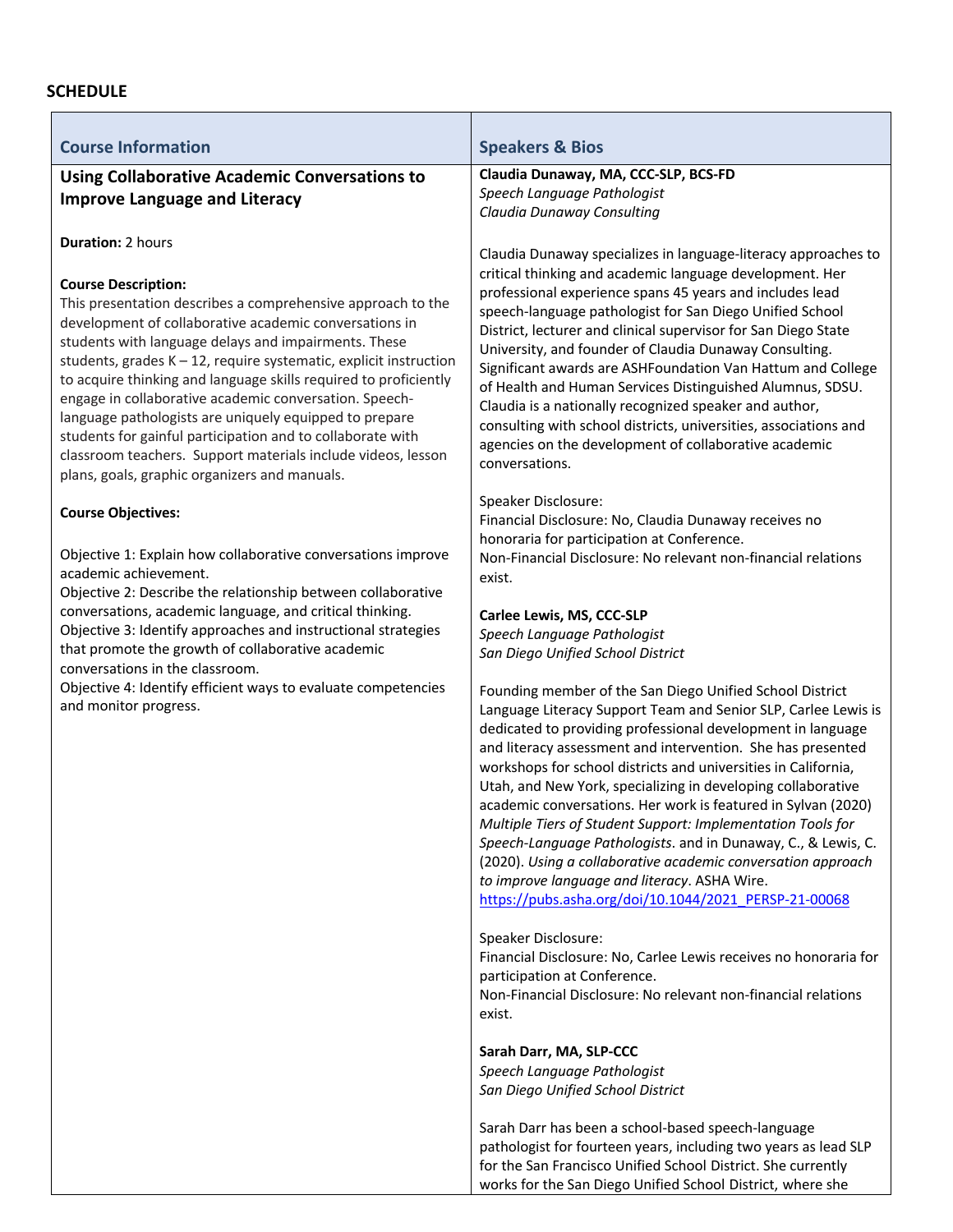|                                                                                                                                                                | develops and shares methods to support students' academic<br>language skills as part of the Language Literacy Support Team<br>and as a Senior SLP. Her primary focus throughout her career<br>has been to support secondary students with language and<br>learning disorders.<br>Speaker Disclosure:<br>Financial Disclosure: No, Sarah Darr receives no honoraria for<br>participation at Conference.<br>Non-Financial Disclosure: No relevant non-financial relations<br>exist. |
|----------------------------------------------------------------------------------------------------------------------------------------------------------------|-----------------------------------------------------------------------------------------------------------------------------------------------------------------------------------------------------------------------------------------------------------------------------------------------------------------------------------------------------------------------------------------------------------------------------------------------------------------------------------|
| <b>Supervision for SLPs in the Schools: Special</b>                                                                                                            | Melanie Hudson, M.A., CCC-SLP, F-ASHA, F-NAP, BCS-CL                                                                                                                                                                                                                                                                                                                                                                                                                              |
|                                                                                                                                                                | <b>National Director</b>                                                                                                                                                                                                                                                                                                                                                                                                                                                          |
| <b>Considerations</b>                                                                                                                                          | <b>EBS Healthcare</b>                                                                                                                                                                                                                                                                                                                                                                                                                                                             |
| <b>Duration: 2 hours</b>                                                                                                                                       | Melanie W. Hudson, M.A. CCC-SLP is National Director at EBS                                                                                                                                                                                                                                                                                                                                                                                                                       |
| <b>Course Description:</b>                                                                                                                                     | Healthcare. She has over 30 years of experience as a speech-                                                                                                                                                                                                                                                                                                                                                                                                                      |
| Supervision in the school-based setting presents some unique opportunities                                                                                     | language pathologist in public schools, private practice and                                                                                                                                                                                                                                                                                                                                                                                                                      |
| and challenges. A fundamental understanding of the stages of skill acquisition                                                                                 | university settings. She currently serves on the ASH Foundation                                                                                                                                                                                                                                                                                                                                                                                                                   |
| and the required supervisory style for supervision of assistants, graduate<br>student clinicians and clinical fellows will be discussed. Key considerations in | Board of Trustees and served on the ASHA Board of Directors                                                                                                                                                                                                                                                                                                                                                                                                                       |
| difficult conversations and a brief overview of ethical issues in supervision will                                                                             | as the Chair of the Speech-Language Pathology Advisory<br>Council from 2016-2018. She also served on the ASHA Board of                                                                                                                                                                                                                                                                                                                                                            |
| also be discussed.                                                                                                                                             | Ethics, the Board of Special Interest Group Coordinators as the                                                                                                                                                                                                                                                                                                                                                                                                                   |
| <b>Course Objectives:</b>                                                                                                                                      | Coordinator for Special Interest Group 11, Administration and                                                                                                                                                                                                                                                                                                                                                                                                                     |
| Objective 1: Identify stages of skill acquisition in the development of                                                                                        | Supervision, and on ASHA's Ad Hoc Committees on Governance                                                                                                                                                                                                                                                                                                                                                                                                                        |
| clinical skills and knowledge.                                                                                                                                 | Review in 2018, and Supervision in 2013. She is co-editor and                                                                                                                                                                                                                                                                                                                                                                                                                     |
| Objective 2: Discuss the key considerations in a difficult conversation.                                                                                       | chapter author for the 4 <sup>th</sup> edition of "Professional Issues in                                                                                                                                                                                                                                                                                                                                                                                                         |
| Objective 3: Describe the differences between supervision of an<br>assistant and a graduate student or clinical fellow.                                        | Speech-Language Pathology and Audiology," (Lubinski &                                                                                                                                                                                                                                                                                                                                                                                                                             |
|                                                                                                                                                                | Hudson; Delmar, Cengage Learning, 2013) and the 5 <sup>th</sup> edition<br>(Hudson & DeRuiter, Plural Publishing, 2020). She is a former                                                                                                                                                                                                                                                                                                                                          |
|                                                                                                                                                                | President of the Georgia Speech-Language and Hearing                                                                                                                                                                                                                                                                                                                                                                                                                              |
|                                                                                                                                                                | Association and received their Honors of the Association Award                                                                                                                                                                                                                                                                                                                                                                                                                    |
|                                                                                                                                                                | in 2014, and the Hull Leadership Award in 2016. She served on                                                                                                                                                                                                                                                                                                                                                                                                                     |
|                                                                                                                                                                | the Georgia Board of Examiners for Speech-Language                                                                                                                                                                                                                                                                                                                                                                                                                                |
|                                                                                                                                                                | Pathology and Audiology from 2013-2020. Melanie is a Board-                                                                                                                                                                                                                                                                                                                                                                                                                       |
|                                                                                                                                                                | Certified Specialist in Child Language and Disorders and<br>presents on topics related to school-based services, autism                                                                                                                                                                                                                                                                                                                                                           |
|                                                                                                                                                                | spectrum disorders, clinical education (supervision/mentoring),                                                                                                                                                                                                                                                                                                                                                                                                                   |
|                                                                                                                                                                | and professional ethics.                                                                                                                                                                                                                                                                                                                                                                                                                                                          |
|                                                                                                                                                                | <b>Disclosure:</b>                                                                                                                                                                                                                                                                                                                                                                                                                                                                |
|                                                                                                                                                                | Speaker Disclosure:                                                                                                                                                                                                                                                                                                                                                                                                                                                               |
|                                                                                                                                                                | Financial Disclosure: Yes, Melanie Hudson receives an                                                                                                                                                                                                                                                                                                                                                                                                                             |
|                                                                                                                                                                | honoraria for participation at Conference.                                                                                                                                                                                                                                                                                                                                                                                                                                        |
|                                                                                                                                                                | Non-Financial Disclosure: Yes, Melanie Hudson serves on the<br>ASH Foundation Board of Trustees.                                                                                                                                                                                                                                                                                                                                                                                  |
|                                                                                                                                                                |                                                                                                                                                                                                                                                                                                                                                                                                                                                                                   |
| Ditch the Tech & Grab a Book!: How to Increase                                                                                                                 | Tinita Kearney, PhD, CCC-SLP                                                                                                                                                                                                                                                                                                                                                                                                                                                      |
| <b>Engagement &amp; Boost Language Skills Using</b>                                                                                                            | Speech-Language Pathologist                                                                                                                                                                                                                                                                                                                                                                                                                                                       |
| <b>Interactive Books With Early Learners</b>                                                                                                                   | Prince George's County Public Schools                                                                                                                                                                                                                                                                                                                                                                                                                                             |
|                                                                                                                                                                | Dr. Tinita Ortega Kearney is a pediatric speech-language                                                                                                                                                                                                                                                                                                                                                                                                                          |
| Duration: 1.5 hours                                                                                                                                            | pathologist specializing in autism spectrum disorder. Hailing                                                                                                                                                                                                                                                                                                                                                                                                                     |
|                                                                                                                                                                | from New York, she attended college in Washington, DC,                                                                                                                                                                                                                                                                                                                                                                                                                            |
| <b>Course Description:</b>                                                                                                                                     | receiving her Doctorate of Philosophy degree in speech-                                                                                                                                                                                                                                                                                                                                                                                                                           |
| This session will detail methods of utilizing interactive books to                                                                                             | language pathology from the illustrious Howard University.                                                                                                                                                                                                                                                                                                                                                                                                                        |
| target a wide range of speech/language skills with early<br>learners and elementary school-aged students. Strategies that                                      |                                                                                                                                                                                                                                                                                                                                                                                                                                                                                   |
| clinicians can utilize to make therapy more impactful will be                                                                                                  | Dr. Kearney has 10 years' experience in the field, with the                                                                                                                                                                                                                                                                                                                                                                                                                       |
| discussed, including how to select appropriate interactive                                                                                                     | majority of this time spent in the non-public and public school                                                                                                                                                                                                                                                                                                                                                                                                                   |
|                                                                                                                                                                | settings. She has also owned and operated a successful                                                                                                                                                                                                                                                                                                                                                                                                                            |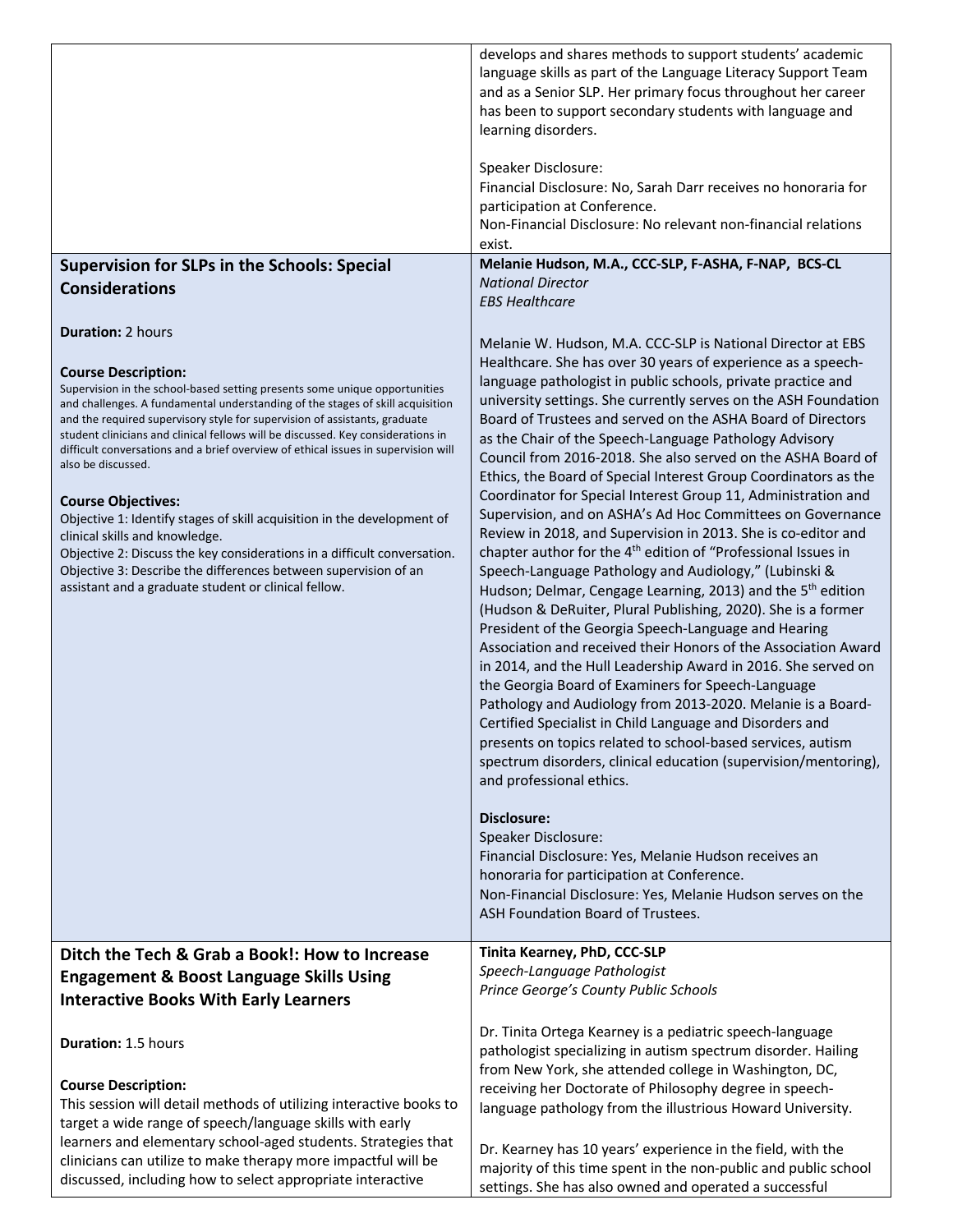| books, strategies that can be used to increase specific<br>speech/language skills using interactive books, and how to<br>promote acquisition, retention, and generalization of skills.<br><b>Course Objectives:</b><br>Objective 1: Explain why books are an important therapy tool<br>when working with young students.<br>Objective 2: Explain how to use books as a therapy tool in the<br>school setting.<br>Objective 3: Identify ways to promote generalization of skills<br>taught using books in the classroom and home settings.                                                                                                                                                                                                         | speech/language therapy private practice for six years. Dr.<br>Kearney is a member of many professional organizations and<br>honor societies, and currently serves on both local and state<br>professional boards, including the Maryland Board of<br>Audiologists, Hearing Aid Dispensers, Speech-Language<br>Pathologists, and Music Therapists, for which she serves as Vice<br>Chair. As a mentor and researcher, Dr. Kearney has served as<br>an adjunct professor, has published research articles, and has<br>presented at numerous professional conferences. She is the<br>recipient of multiple awards, including the Award for<br>Continuing Education by the American Speech-Language-<br>Hearing Association for demonstrating a commitment to<br>lifelong learning.<br>Striving to advance the interests of those in the autism<br>community, Dr. Kearney serves as an Autism Speaks Volunteer<br>Advocacy Ambassador for the state of Maryland. She has also<br>recently entered the world of children's books and has<br>authored an award-winning lift-the-flap board book series<br>targeting specific speech/language skills in young children. She<br>seeks to empower families by providing a fun, interactive way<br>for caregivers to teach fundamental speech/language skills<br>using her lift-the-flap board books and companion products in<br>her series, "Lola Koala's Travel Adventures."<br>Disclosure:<br>Speaker Disclosure:<br>Financial Disclosure: Yes, Tinita Kearney receives an honoraria<br>for participation at Conference.<br>Non-Financial Disclosure: No relevant non-financial relations |
|---------------------------------------------------------------------------------------------------------------------------------------------------------------------------------------------------------------------------------------------------------------------------------------------------------------------------------------------------------------------------------------------------------------------------------------------------------------------------------------------------------------------------------------------------------------------------------------------------------------------------------------------------------------------------------------------------------------------------------------------------|--------------------------------------------------------------------------------------------------------------------------------------------------------------------------------------------------------------------------------------------------------------------------------------------------------------------------------------------------------------------------------------------------------------------------------------------------------------------------------------------------------------------------------------------------------------------------------------------------------------------------------------------------------------------------------------------------------------------------------------------------------------------------------------------------------------------------------------------------------------------------------------------------------------------------------------------------------------------------------------------------------------------------------------------------------------------------------------------------------------------------------------------------------------------------------------------------------------------------------------------------------------------------------------------------------------------------------------------------------------------------------------------------------------------------------------------------------------------------------------------------------------------------------------------------------------------------------------------------------------------------------------|
|                                                                                                                                                                                                                                                                                                                                                                                                                                                                                                                                                                                                                                                                                                                                                   | exist.                                                                                                                                                                                                                                                                                                                                                                                                                                                                                                                                                                                                                                                                                                                                                                                                                                                                                                                                                                                                                                                                                                                                                                                                                                                                                                                                                                                                                                                                                                                                                                                                                               |
| Preparing for Georgia's Dyslexia Law                                                                                                                                                                                                                                                                                                                                                                                                                                                                                                                                                                                                                                                                                                              | John O'Connor                                                                                                                                                                                                                                                                                                                                                                                                                                                                                                                                                                                                                                                                                                                                                                                                                                                                                                                                                                                                                                                                                                                                                                                                                                                                                                                                                                                                                                                                                                                                                                                                                        |
| Duration: 1.5 hours                                                                                                                                                                                                                                                                                                                                                                                                                                                                                                                                                                                                                                                                                                                               | <b>CEO</b><br><b>GREAT Instruction, LLC</b>                                                                                                                                                                                                                                                                                                                                                                                                                                                                                                                                                                                                                                                                                                                                                                                                                                                                                                                                                                                                                                                                                                                                                                                                                                                                                                                                                                                                                                                                                                                                                                                          |
| <b>Course Description:</b><br>Georgia's dyslexia law requires that elementary schools screen<br>kindergarten through third grade students for characteristics of<br>dyslexia and then provide instruction for those students. This<br>legislation is a good thing! During this session, John O'Connor<br>will review the implications of the requirements and how SLPs<br>can share their expertise with others as the requirements take<br>effect during the 2024-2025 school year.<br><b>Course Objectives:</b><br>Objective 1: Describe elements of Georgia's dyslexia legislation.<br>Objective 2: List steps for how you can contribute to the<br>district's efforts to identify and serve students who have<br>characteristics of dyslexia. | John O'Connor led school improvement initiatives at the state<br>and local level during his 30 years in public education. He<br>started his career as a special education teacher serving<br>students with orthopedic impairments in elementary and<br>middle schools. Since that time, he has held a variety of<br>administrative positions. For nine years while working at the<br>Georgia Department of Education, he led state-wide initiatives<br>to improve the achievement and learning of students with<br>disabilities. He also served in local districts as an Assistant<br>Director for Special Education, Executive Director for Special<br>Services, Assistant Superintendent for Student Services and<br>Director for Interventions. John has written five books,<br>including his most recent, the 2nd Edition of Great Instruction<br>Great Achievement for Students with Disabilities: A Road Map<br>for Special Education Administrators. He also co-wrote a<br>textbook chapter, a desk guide and numerous articles. Since his<br>retirement, John has provided training, school visits, and<br>coaching to hundreds of groups ranging from Hawaii to South                                                                                                                                                                                                                                                                                                                                                                                                                                                       |

# **Disclosure:**

Carolina.

Speaker Disclosure:

Financial Disclosure: No, John O'Connor receives no honoraria for participation at Conference.

Non-Financial Disclosure: No relevant non-financial relations exist.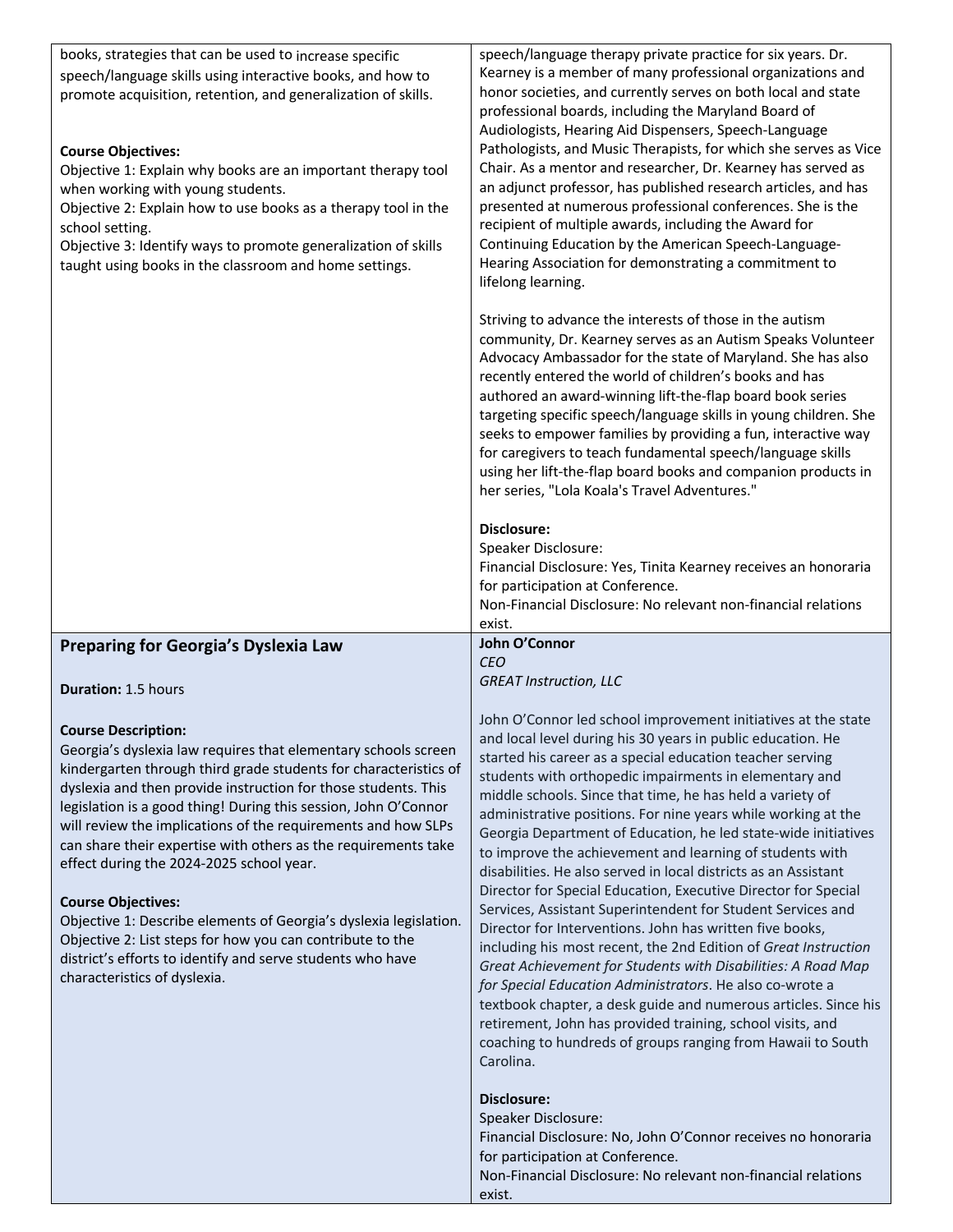# **The Relationship Between Engagement and Literacy: Unique Considerations for Autistic Learners**

**Duration:** 1 hour

#### **Course Description:**

This session will provide a discussion of

the neurochemistry that we all need to "spark the drive" to learn, to develop language, and develop literacy. We will review the unique considerations for our autistic learners and then shift toward practical strategies to enhance engagement within literacy lessons. Practical tools from the Social Emotional Engagement – Knowledge and Skills framework (SEE-KS) will be shared so that we can "fuel" our learners by enhancing learner investment, independence, and initiation. Consistent with a Universal Design for Learning (UDL) framework, SEE-KS provides freely accessible tools that participants will be able to use for measuring student engagement, designing instruction to address social emotional engagement within everyday classroom lessons, and building capacity through teacher-toteacher mentorship. This workshop will address universal instructional strategies that can get the hook, present information in different ways, and foster different modes of expression within standards-based academic instruction and will be relevant for learners who are before words, emerging language and conversational.

#### **Course Objectives:**

**Objective 1:** Define three critical elements of active engagement that are predictive of our learner's success and literacy.

**Objective 2:** Identify strategies for enhancing engagement in literacy instruction.

#### **2022 Legislative Update**

**Duration:** 1 hour

#### **Course Description:**

This presentation will provide a discussion about speech language pathologist legislation during the 2022 Georgia legislative session.

#### **Course Objectives:**

**Objective 1:** Understand 2022 legislative landscape of Georgia **Objective 2:** Understand current bills related speech language pathologist

**Objective 3:** Understand how actions during the legislature this year will impact speech language pathologist

**Emily Rubin, MS, CCC-SLP** *Director Communication Crossroads, Inc.*

**Emily Rubin, MS, CCC-SLP** is the Director **of Communication Crossroads, Inc. in Atlanta, GA**. She is a speech-language pathologist specializing in autism, Asperger's Syndrome, and related social learning disabilities. As a former adjunct faculty member and lecturer at Yale University, she has served as a member of their Autism and Developmental Disabilities Clinic. She recently participated as a member of the American Speech-Language-Hearing Association's Ad Hoc Committee on Autism Spectrum Disorders (ASD), a committee charged with developing guidelines related to the role of speech-language pathologists in the diagnosis, assessment, and treatment of ASD. She is a co-developer of the Social Emotional Engagement – Knowledge and Skills (SEE-KS) professional learning approach as well as the co-author of SCERTS, a criterion referenced assessment tool and framework for social and emotional development. She lectures internationally and provides consultation to educational programs developing programs for social and emotional learning and engagement in the classroom setting.

#### **Disclosure:**

Speaker Disclosure:

Financial Disclosure: Yes, Emily Rubin receives an honoraria for participation at Conference as well as a salary and intellectual property rights from Communication Crossroad, Inc. Non-Financial Disclosure: No relevant non-financial relationships exist.

#### **Devin Krecl**

*Executive Director, Operations and Government Affairs Association Strategy Group*

Devin Krecl has been involved in the area of project management for nearly a decade. His experience and knowledge of project management include marketing and event planning, oversight of human resources & loss prevention, political, grassroots and grass-tops, and communication. He specializes in advancing development initivaties with his team and implementing comprehensive strategies to promote the priorities of his clients. His leadership has allowed him to adapt to any talk and effectively lead his team when working on a project. Devin is a graduate of Kennesaw State University, where he received a B.S. in Political Science with a specialization in Government and Professional Politics.

# **Disclosure:**

Speaker Disclosure: Financial Disclosure: No, Devin Krecl receives no honoraria for participation at Conference. Non-Financial Disclosure: No relevant non-financial relations exist.